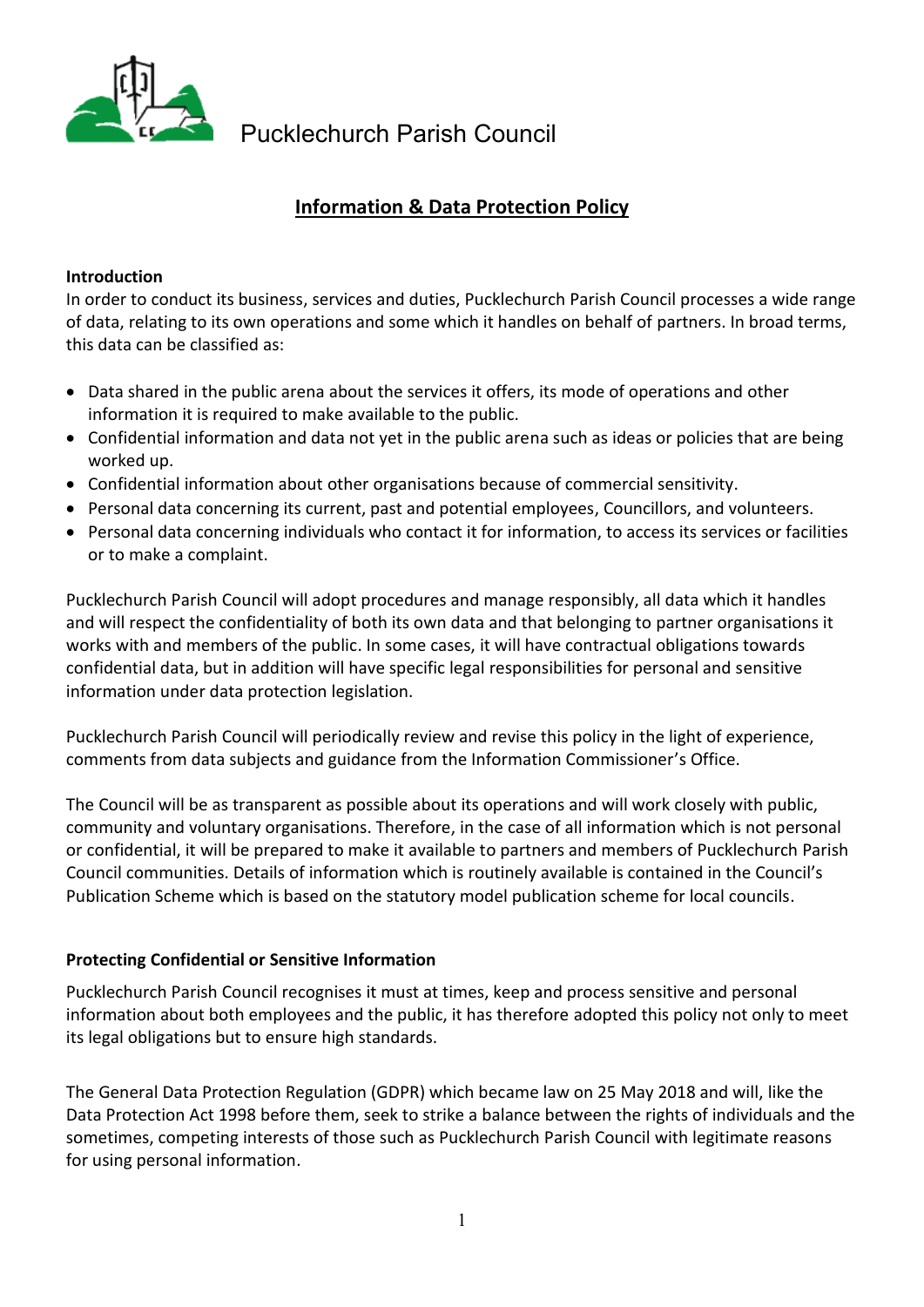

## **The policy is based on the premise that Personal Data must be:**

- Processed fairly, lawfully and in a transparent manner in relation to the data subject.
- Collected for specified, explicit and legitimate purposes and not further processed in a manner that is incompatible with those purposes.
- Adequate, relevant and limited to what is necessary in relation to the purposes for which they are processed.
- Accurate and, where necessary, kept up to date.
- Kept in a form that permits identification of data subjects for no longer than is necessary for the purposes for which the personal data are processed.
- Processed in a manner that ensures appropriate security of the personal data including protection against unauthorised or unlawful processing and against accidental loss, destruction or damage, using appropriate technical or organisational measures.

## **Data Protection Terminology**

**Data subject** - means the person whose personal data is being processed.

That may be an employee, prospective employee, associate or prospective associate or someone transacting with it in some way, or an employee, Member or volunteer with one of our clients, or persons transacting or contracting with one of our clients when we process data for them.

**Personal data** - means any information relating to a natural person or data subject that can be used directly or indirectly to identify the person.

It can be anything from a name, a photo, and an address, date of birth, an email address, bank details, and posts on social networking sites or a computer IP address.

**Sensitive personal data** - includes information about racial or ethnic origin, political opinions, and religious or other beliefs, trade union membership, medical information, sexual orientation, genetic and biometric data or information related to offences or alleged offences where it is used to uniquely identify an individual.

**Data controller** - means a person who (either alone or jointly or in common with other persons) (e.g. Parish Council, employer, council) determines the purposes for which and the manner in which any personal data is to be processed.

**Data processor** - in relation to personal data, means any person (other than an employee of the data controller) who processes the data on behalf of the data controller.

**Processing information or data** - means obtaining, recording or holding the information or data or carrying out any operation or set of operations on the information or data, including:

- organising, adapting or altering it
- retrieving, consulting or using the information or data
- disclosing the information or data by transmission, dissemination or otherwise making it available • aligning, combining, blocking, erasing or destroying the information or data. regardless of the

technology used.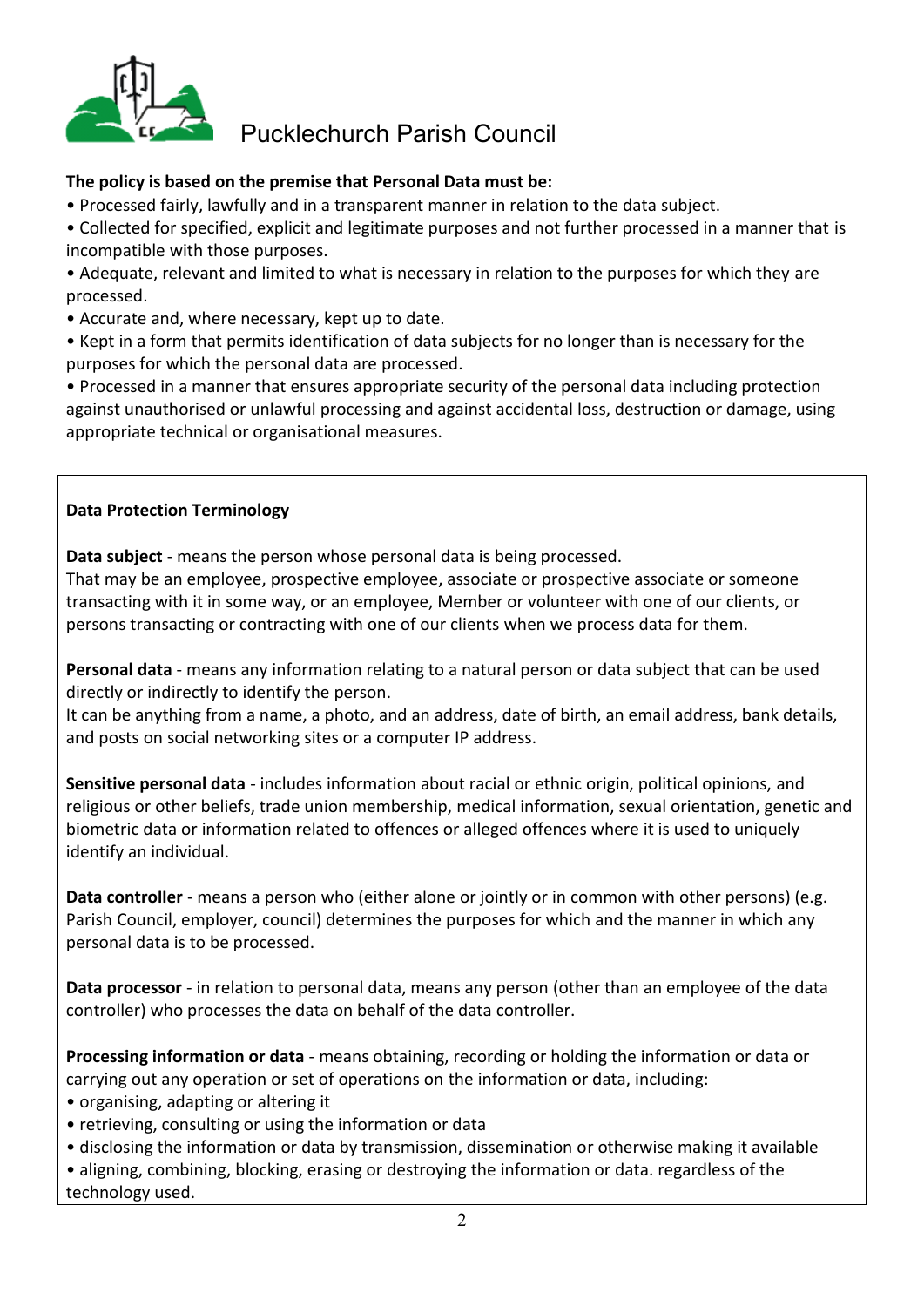

Pucklechurch Parish Council processes **personal data** in order to:

- fulfil its duties as an employer by complying with the terms of contracts of employment, safeguarding the employee and maintaining information required by law.
- pursue the legitimate interests of its business and its duties as a public body, by fulfilling contractual terms with other organisations, and maintaining information required by law.
- monitor its activities including the equality and diversity of its activities.
- fulfil its duties in operating the business premises including security.
- assist regulatory and law enforcement agencies.
- process information including the recording and updating details about its Councillors, employees, partners and volunteers.
- process information including the recording and updating details about individuals who contact it for information, or to access a service, or make a complaint.
- undertake surveys, censuses and questionnaires to fulfil the objectives and purposes of the Council.
- undertake research, audit and quality improvement work to fulfil its objects and purposes.
- carry out Council administration.

Where appropriate and governed by necessary safeguards we will carry out the above processing jointly with other appropriate bodies from time to time.

## **The Council will ensure that at least one of the following conditions is met for personal information to be considered fairly processed:**

- The individual has consented to the processing
- Processing is necessary for the performance of a contract or agreement with the individual
- Processing is required under a legal obligation
- Processing is necessary to protect the vital interests of the individual
- Processing is necessary to carry out public functions
- Processing is necessary in order to pursue the legitimate interests of the data controller or third parties.

Particular attention is paid to the processing of any **sensitive personal information** and Pucklechurch Parish Council will ensure that at least one of the following conditions is met:

- Explicit consent of the individual
- Required by law to process the data for employment purposes
- A requirement in order to protect the vital interests of the individual or another person

#### **Who is responsible for protecting a person's personal data?**

Pucklechurch Parish Council as a corporate body has ultimate responsibility for ensuring compliance with the Data Protection legislation. The Council has delegated this responsibility day to day to the Clerk.

- Email: [parish.council@pucklechurch.org](mailto:parish.council@pucklechurch.org)
- Phone: 07525 842 095
- Correspondence: The Clerk, 51 Fouracre Road, Bromley Heath, Bristol BS16 6PG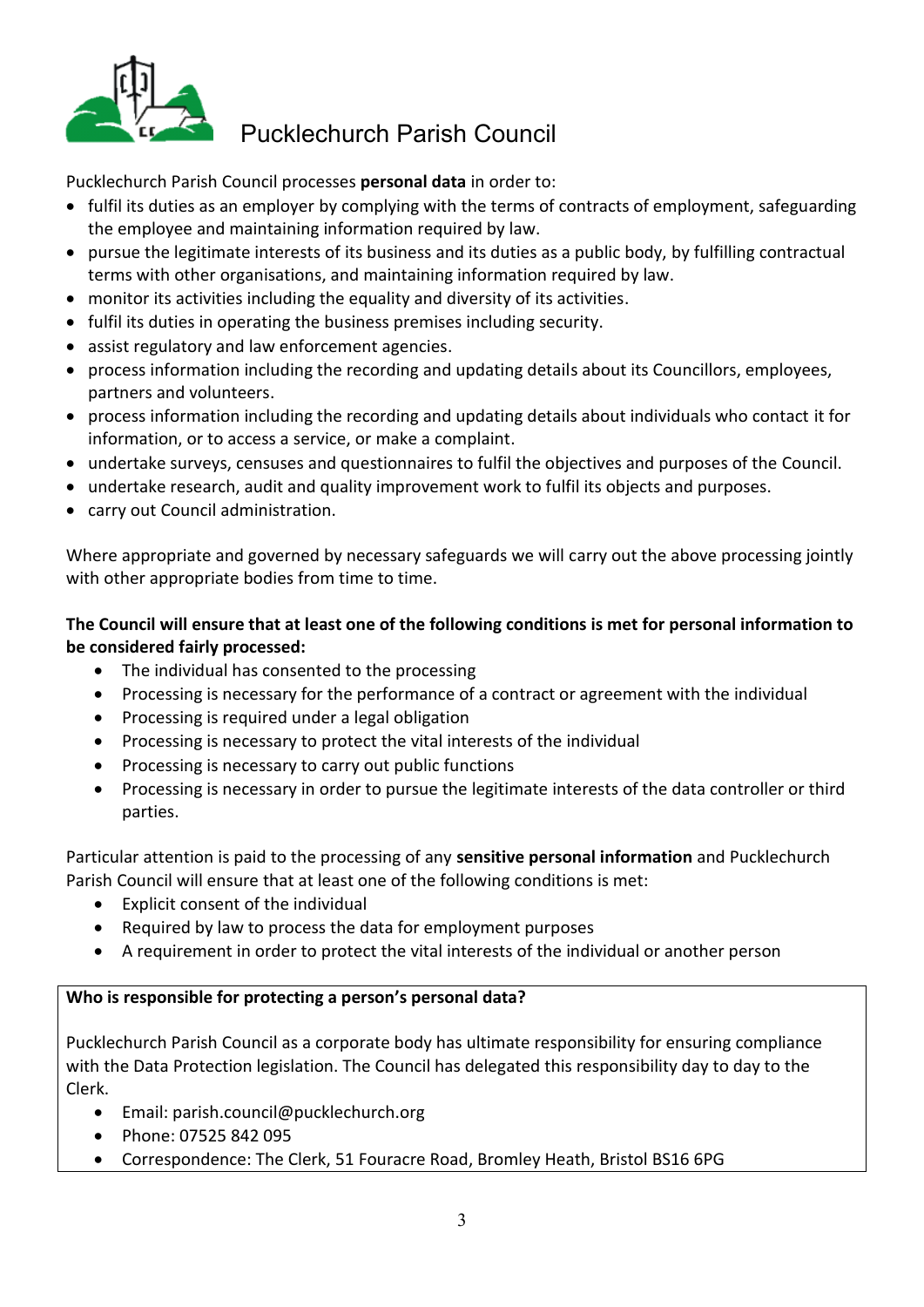

#### **Diversity Monitoring**

Pucklechurch Parish Council monitors the diversity of its employees, and Councillors, in order to ensure that there is no inappropriate or unlawful discrimination in the way it conducts its activities. It undertakes similar data handling in respect of prospective employees. This data will always be treated as confidential. It will only be accessed by authorised individuals within the Council and will not be disclosed to any other bodies or individuals. Diversity information will never be used as selection criteria and will not be made available to others involved in the recruitment process. Anonymised data derived from diversity monitoring will be used for monitoring purposes and may be published and passed to other bodies.

The Council will always give guidance on personnel data to employees, councillors, partners and volunteers through a Privacy Notice and ensure that individuals on whom personal information is kept are aware of their rights and have easy access to that information on request.

Appropriate technical and organisational measures will be taken against unauthorised or unlawful processing of personal data and against accidental loss or destruction of, or damage to, personal data.

Personal data shall not be transferred to a country or territory outside the European Economic Areas unless that country or territory ensures an adequate level of protection for the rights and freedoms of data subjects in relation to the processing of personal data.

#### **Information provided to us**

The information provided (personal information such as name, address, email address, phone number) will be processed and stored so that it is possible for us to contact, respond to or conduct the transaction requested by the individual. By transacting with Pucklechurch Parish Council, individuals are deemed to be giving consent for their personal data provided to be used and transferred in accordance with this policy, however where ever possible specific written consent will be sought. It is the responsibility of those individuals to ensure that the Council is able to keep their personal data accurate and up-to-date. The personal information will be not shared or provided to any other third party or be used for any purpose other than that for which it was provided.

#### **The Council's Right to Process Information**

General Data Protection Regulations (and Data Protection Act) Article 6 (1) (a) (b) and (e) Processing is with consent of the data subject, or Processing is necessary for compliance with a legal obligation. Processing is necessary for the legitimate interests of the Council.

#### **Information Security**

Pucklechurch Parish Council takes care to ensure the security of personal data. We make sure that your information is protected from unauthorised access, loss, manipulation, falsification, destruction or unauthorised disclosure. This is done through appropriate technical measures and appropriate policies. We will only keep your data for the purpose it was collected for and only for as long as is necessary, after which it will be deleted.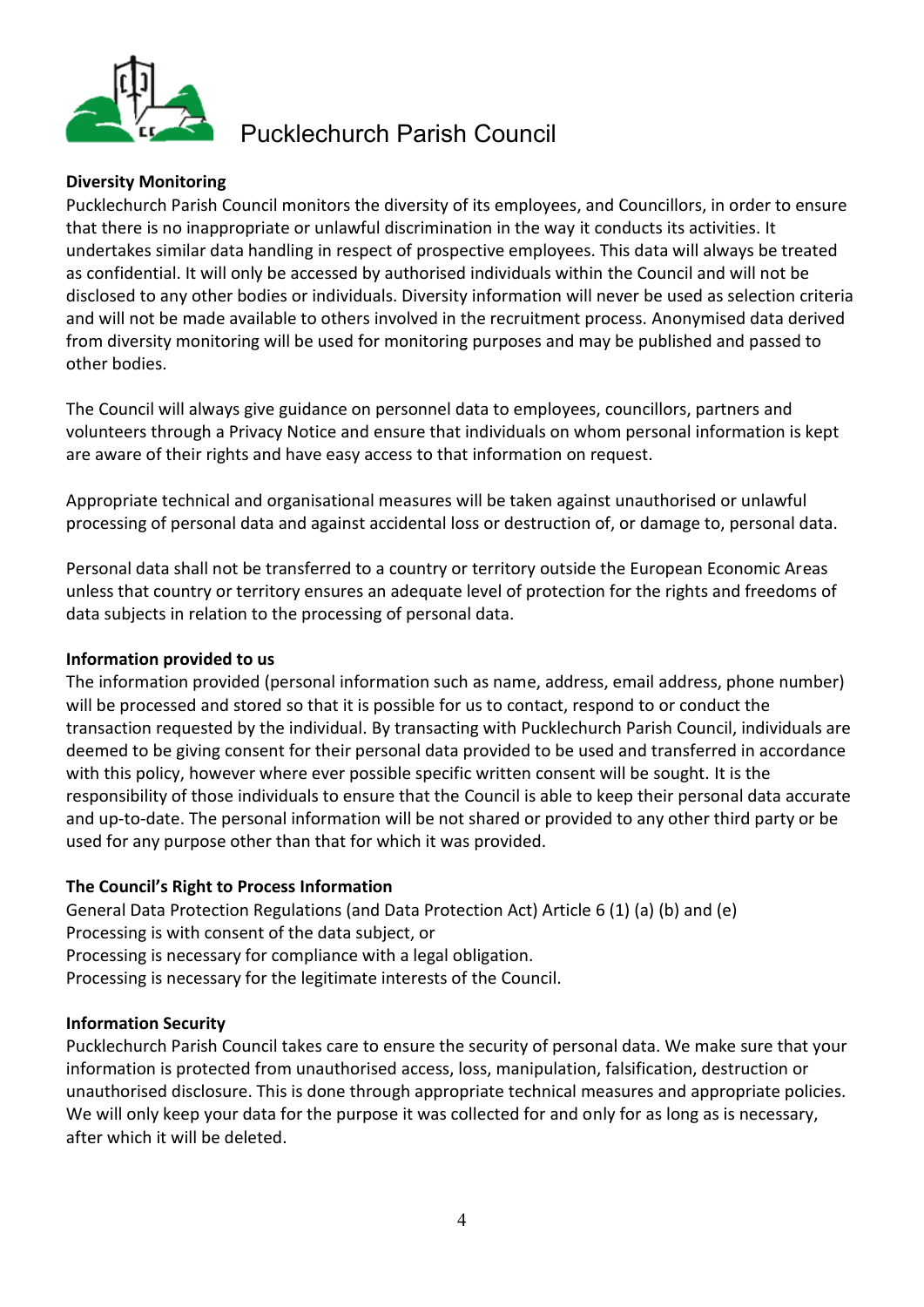

### **Children**

We will not process any data relating to a child (under 13) without the express parental/ guardian consent of the child concerned.

### **Rights of a Data Subject**

**Access to Information:** An individual has the right to request access to the information we have on them. They can do this by contacting the Clerk.

**Information Correction:** If they believe that the information we have about them is incorrect, they may contact us so that we can update it and keep their data accurate. Please contact: The Clerk.

**Information Deletion:** If the individual wishes the Council to delete the information about them, they can do so by contacting the Clerk.

**Right to Object:** If an individual believes their data is not being processed for the purpose it has been collected for, they may object by contacting the Clerk.

The Parish Council does not use automated decision making or profiling of individual personal data.

**Complaints:** If an individual has a complaint regarding the way their personal data has been processed, they may make a complaint to the Clerk, Data Protection Officer or the Information Commissioners Office **[casework@ico.org.uk](mailto:casework@ico.org.uk)** Tel: 0303 123 1113.

The Council will always give guidance on personnel data to employees through the Employee handbook.

The Council will ensure that individuals on whom personal information is kept are aware of their rights and have easy access to that information on request.

#### **Making Information Available**

The Publication Scheme is a means by which the Council can make a significant amount of information available routinely, without waiting for someone to specifically request it. The scheme is intended to encourage local people to take an interest in the work of the Council and its role within the community.

In accordance with the provisions of the Freedom of Information Act 2000, this Scheme specifies the classes of information which the Council publishes or intends to publish. It is supplemented with an Information Guide which will give greater detail of what the Council will make available and hopefully make it easier for people to access it.

All formal meetings of Council and its committees are subject to statutory notice being given on notice boards, the website and sent to the local media. The Council publishes an annual programme each year. All formal meetings are open to the public and press and reports to those meetings and relevant background papers are available for the public to see. The Council welcomes public participation and has a public participation session on each Council and committee meeting. Details can be seen in the Council's Standing Orders, which are available on its website or by request from the Clerk.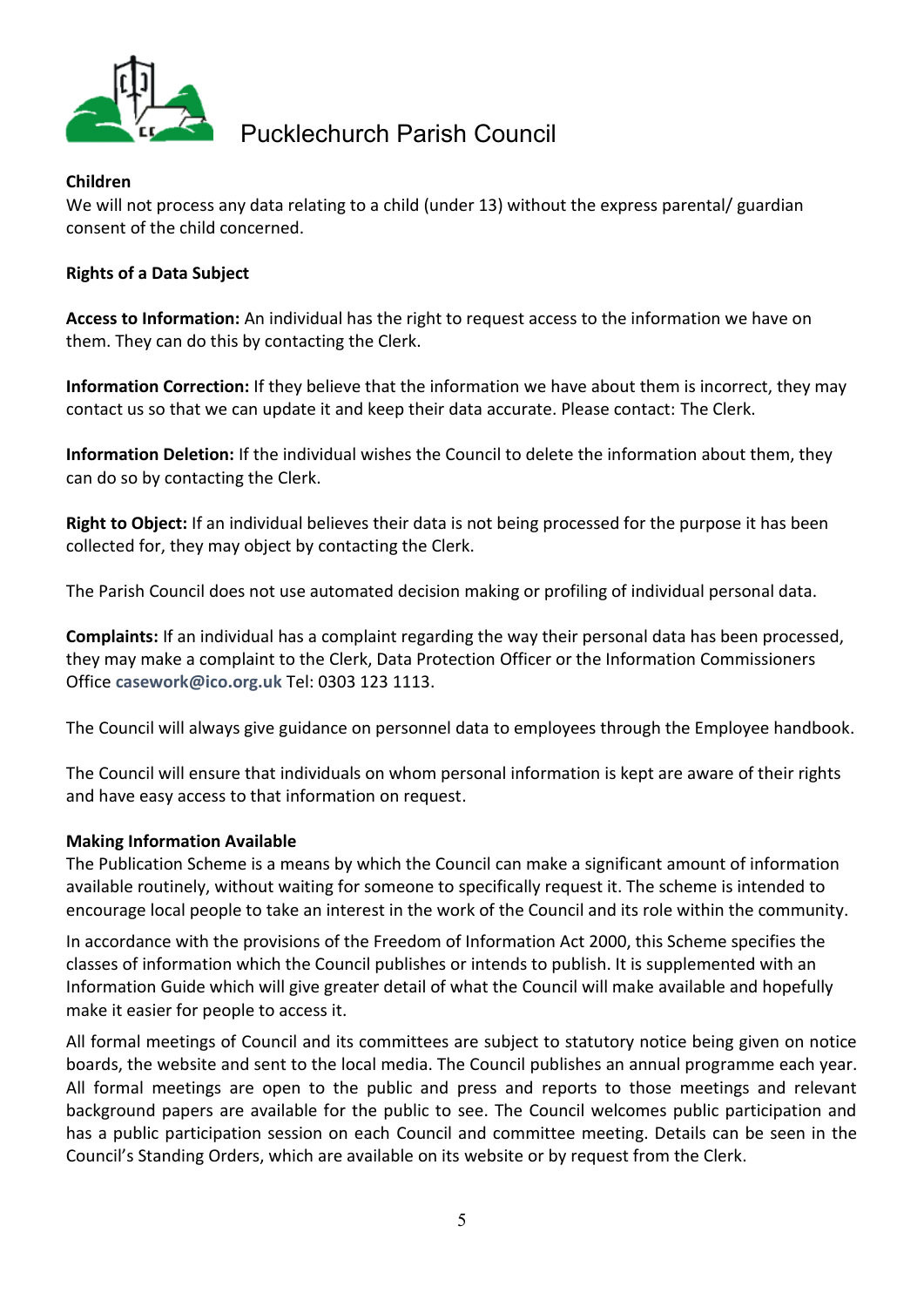

Occasionally, Council or committees may need to consider matters in private. Examples of this are matters involving personal details of staff, or a particular member of the public, or where details of commercial/contractual sensitivity are to be discussed. This will only happen after a formal resolution has been passed to exclude the press and public and reasons for the decision are stated. Minutes from all formal meetings, including the confidential parts are public documents.

The Openness of Local Government Bodies Regulations 2014 requires written records to be made of certain decisions taken by officers under delegated powers. These are not routine operational and administrative decisions such as giving instructions to the workforce or paying an invoice approved by Council but would include urgent action taken after consultation with the Chairman, such as responding to a planning application in advance of Council. In other words, decisions which would have been made by Council or committee had the delegation not been in place.

The 2014 Regulations also amend the Public Bodies (Admission to Meetings) Act 1960 to allow the public or press to film, photograph or make an audio recording of council and committee meetings normally open to the public. The Council will where possible facilitate such recording unless it is being disruptive. It will also take steps to ensure that children, the vulnerable and members of the public who object to being filmed are protected without undermining the broader purpose of the meeting.

The Council will be pleased to make special arrangements on request for persons who do not have English as their first language or those with hearing or sight difficulties.

#### **Disclosure Information**

The Council will as necessary undertake checks on both staff and Members with the the Disclosure and Barring Service and will comply with their Code of Conduct relating to the secure storage, handling, use, retention and disposal of Disclosures and Disclosure Information. It will include an appropriate operating procedure in its integrated quality management system.

#### **Data Transparency**

The Council has resolved to act in accordance with the Code of Recommended Practice for Local Authorities on Data Transparency (September 2011). This sets out the key principles for local authorities in creating greater transparency through the publication of public data and is intended to help them meet obligations of the legislative framework concerning information.

"Public data" means the objective, factual data on which policy decisions are based and on which public services are assessed, or which is collected or generated in the course of public service delivery.

The Code will therefore underpin the Council's decisions on the release of public data and ensure it is proactive in pursuing higher standards and responding to best practice as it develops.

The principles of the Code are:

**Demand led:** new technologies and publication of data should support transparency and accountability. **Open:** the provision of public data will be integral to the Council's engagement with residents so that it drives accountability to them.

**Timely**: data will be published as soon as possible following production.